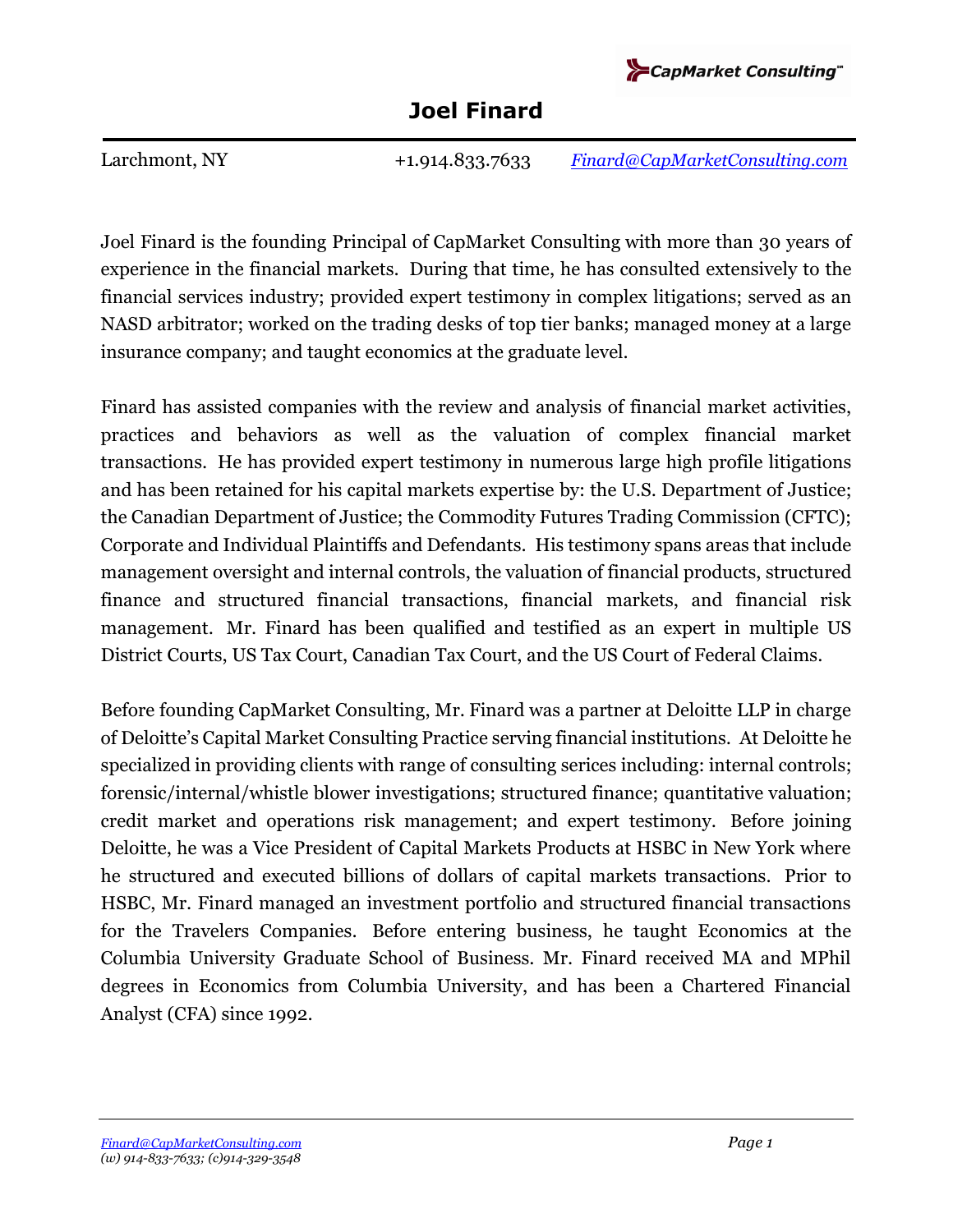

### **AREAS OF EXPERTISE**

- Management Oversight and Internal Controls
- Forensic and Whistle Blower Investigations
- Structured Finance / Structured Financial Transactions / Derivative Products
- Transfer Pricing and Tax Related Issues in the Financial Markets
- Securities Analysis, Transaction Valuation and Model Assessment
- Credit Risk Assessment and Management
- Market and Liquidity Risk Assessment and Management

## **NOTABLE EXPERT TESTIMONY**

### **Pritired vs USA**

• Retained by the United States Department of Justice. In dispute was the use of foreign tax credits in cross-border structured finance transactions. District Court Judge Jarvey ruled in favor of the United States and wrote about Finard's testimony: "*These are very persuasive pieces of evidence that genuinely support his opinion."*

### **CalPERS vs Moody's and S&P**

• Retained by CalPERS. At issue were ~\$1.3 billion of "Aaa" rated debt securities that were purchased by CalPERS and subsequently defaulted. CalPERS claimed the "Aaa" rating of investment safety provided by the rating agencies was a "negligent misrepresentation." Settlement payments of \$255 million to CalPERS are among the largest recoveries obtained from Moody's and S&P in a private lawsuit for civil damages related to ratings.

### **Anschutz vs USA**

• Retained by the United States Department of Treasury (IRS). The tax characterization of ~\$375 million from variable prepaid forward contracts was in dispute. Judge Goeke ruled in favor of the United States and was affirmed on appeal. The Finard Report was cited extensively in the Tenth Circuit's decision by Chief Justice Briscoe.

### **CFTC vs MF Global and Jon Corzine**

• Retained by the CFTC to analyze internal control at MF Global and CEO Corzine's role related to internal control. The report and testimony included analysis of the control environment using the COSO Internal Control - Integrated Framework.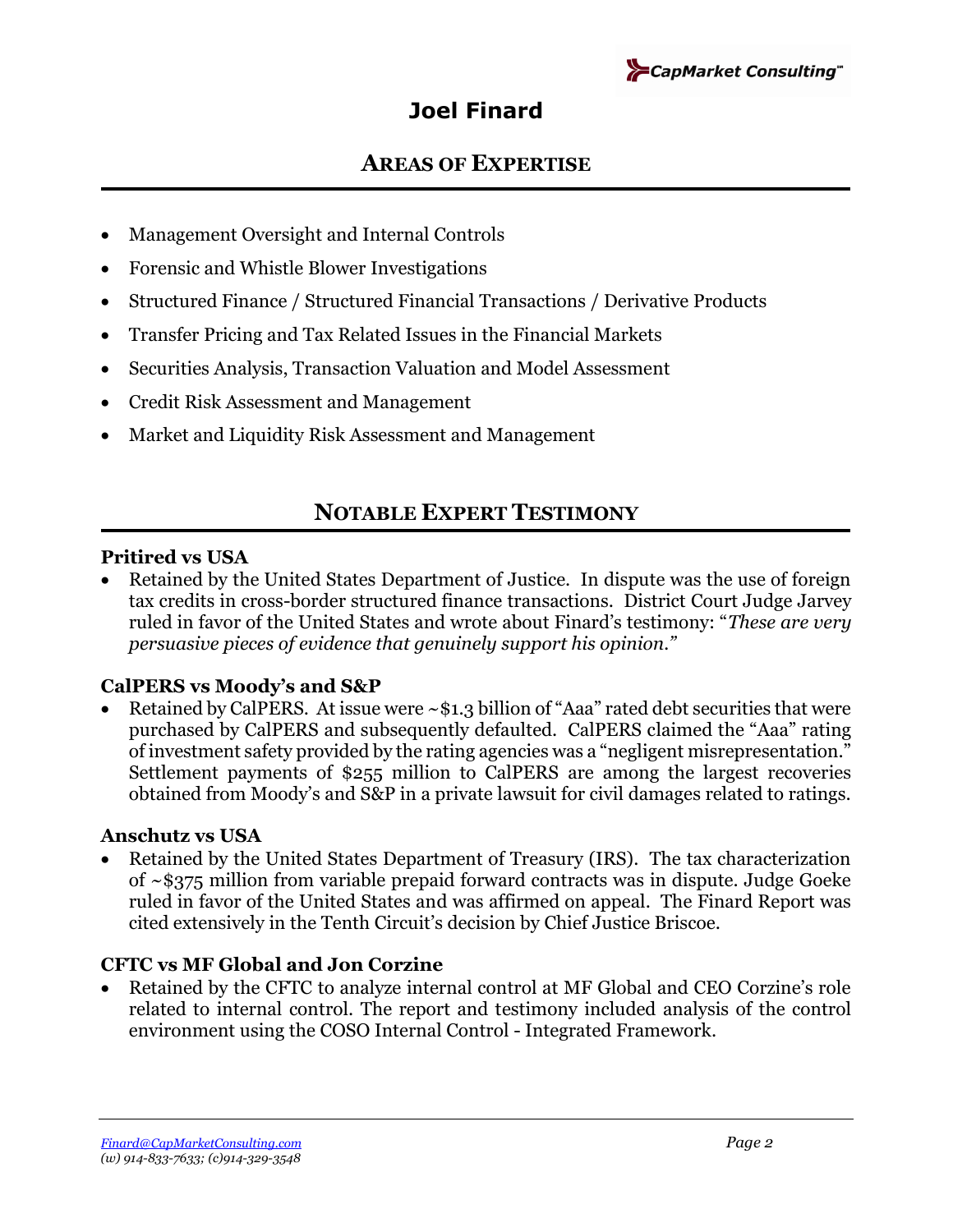

### **Chemtech (Dow) vs USA**

• Retained by the United States Department of Justice. At issue was \$1 billion of tax deductions claimed by Chemtech a Special Limited Investment Partnership (SLIP), created by Dow Chemical Company, that received an investment from a number of foreign banks. In dispute, among other things, was whether the investment in the SLIP was debt or equity. Finard provided analysis and testimony related to the capital markets risk and reward attributes of the banks' investment in the SLIP. District Court Judge Jackson ruled in favor of the United States and imposed a 20% penalty.

### **Enron Securities Litigation**

Retained by the Regents of the University of California as an expert in financial institutions, investment banking, capital markets activities and structured financial transactions. Enron shareholders claimed losses of more than \$40 billion as a result of the fraud at Enron. Finard's analysis and testimony focused on numerous structured transactions. Settlement payments in excess of \$7.2 billion were paid for the benefit of Enron shareholders.

### **Salem Financial (BB&T) vs USA**

• Retained by the United States Department of Justice. At issue was the representation of a cross-border structured transaction called STARS. The amount in dispute, including penalties, was \$772 million. Finard performed a capital markets analysis of the STARS deal, and testified about whether the stated business objectives of the deal were consistent with the capital markets risk and reward attributes of the deal. Judge Wheeler, in the Court of Federal Claims, ruled in favor of the United States imposed penalties and wrote *"the conduct of those persons … who were involved in this … transaction was nothing short of reprehensible."* 

### **McKesson Canada Corp and Her Majesty the Queen (Canada)**

Retained by the Canadian Department of Justice. The case involved proposed transfer pricing used in a structured receivables-backed financing of ~C\$460 million between Canadian and Luxembourg McKesson entities. The disputed tax revenue represented hundreds of millions of Canadian dollars. Judge Boyle ruled in favor of Canada.

### **Merck vs USA**

• Retained by the United States Department of Justice. At issue was the use of structured derivative transactions resulting in disputed tax revenue of ~\$500 million. Finard analyzed and testified regarding risk management and hedging objectives related to the transactions as well as the characterization of the transactions from a capital markets practitioner's perspective. District Court Judge Hayden ruled in favor of the United States.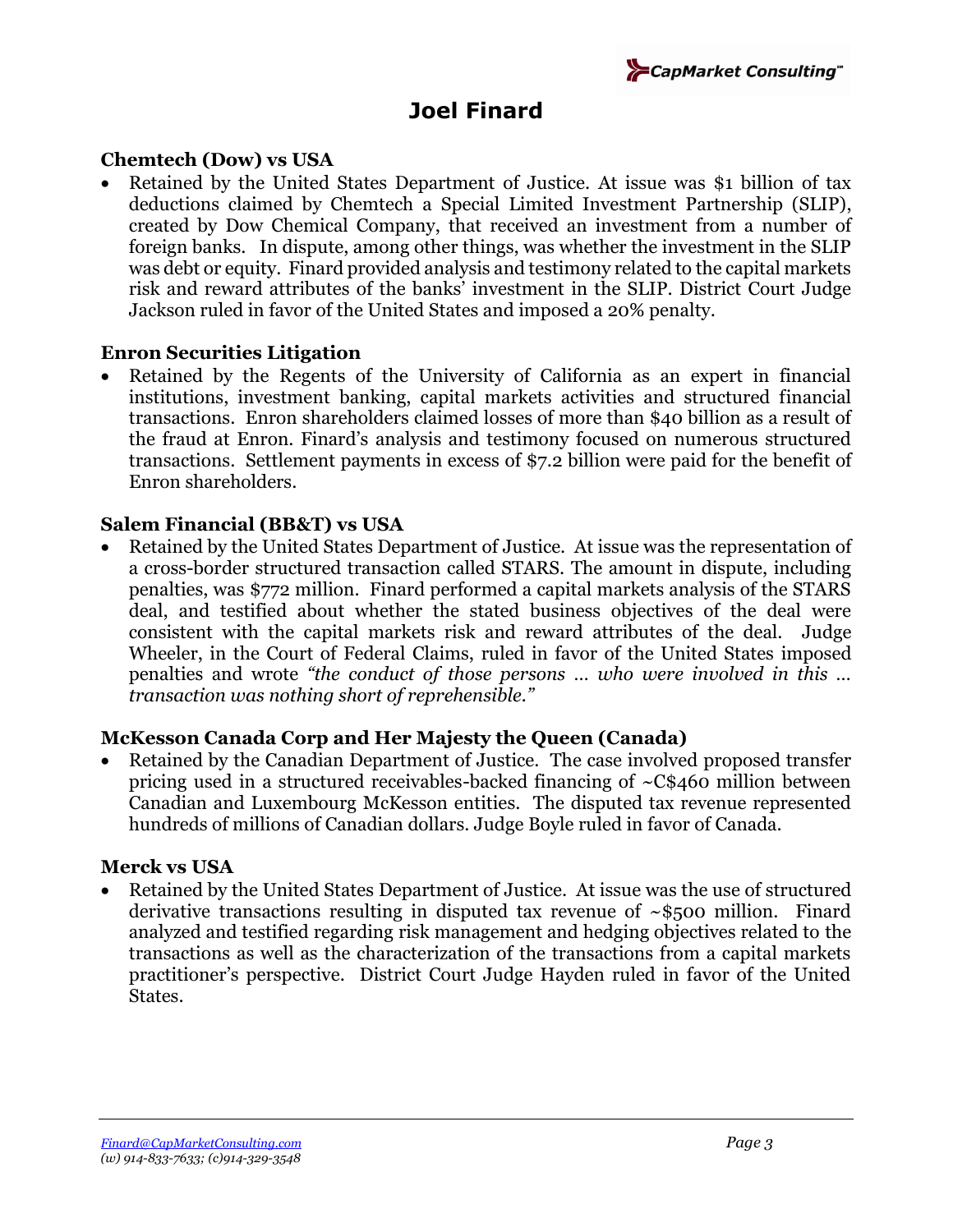### **SUMMARY OF PROFESSIONAL EXPERIENCE**

### **CapMarket Consulting,** Larchmont, NY 2002 - Present

Managing Director – Global Services

Founding Partner

CapMarket Consulting provides expert testimony, litigation consulting, and advisory services in a range of issues in the financial markets including: structured finance; structured financial transactions; valuation; complex securities litigation; transfer pricing; tax disputes; internal controls; and risk management – credit, market, liquidity, and operations risk.

| <b>Deloitte LLP</b> , New York, NY                                                                                                                                                                                                                                                                                                                                                                    | 1993 - 1999 |
|-------------------------------------------------------------------------------------------------------------------------------------------------------------------------------------------------------------------------------------------------------------------------------------------------------------------------------------------------------------------------------------------------------|-------------|
| Partner – Capital Markets Consulting Group                                                                                                                                                                                                                                                                                                                                                            |             |
| A founding member and the Partner in charge of Deloitte's Capital Markets Consulting Practice serving banks<br>and securities dealers. The practice consisted of assessing and advising on internal controls, management<br>oversight, control breakdowns, litigation consulting, trading risks, trading technology, the characterization of<br>structured transactions, and valuation/model testing. |             |
| <b>HSBC, New York, NY</b>                                                                                                                                                                                                                                                                                                                                                                             | 1990 - 1993 |
| Vice President - Capital Markets / Structured Products                                                                                                                                                                                                                                                                                                                                                |             |
| Created and executed structured financial transactions; priced and executed over-the-counter US\$/FX<br>derivatives transactions; and advised clients on hedging and risk management strategies.                                                                                                                                                                                                      |             |
| First Interstate Bank, New York, NY                                                                                                                                                                                                                                                                                                                                                                   | 1989 - 1990 |
| <b>Assistant Vice President - Capital Markets</b>                                                                                                                                                                                                                                                                                                                                                     |             |
| Travelers Companies - Securities Department, Hartford, CT<br>Portfolio Manager / Capital Markets Manager                                                                                                                                                                                                                                                                                              | 1987 - 1988 |
| <b>Columbia Graduate School of Business, New York, NY</b><br><b>Adjunct Faculty of Economics</b>                                                                                                                                                                                                                                                                                                      | 1984 - 1987 |

## **EDUCATION AND PROFESSIONAL ACCREDITATIONS**

- CFA (Chartered Financial Analyst)
- NASD Qualified Arbitrator
- MPhil, Economics, Columbia University
- MA, Economics, Columbia University
- BA, Economics, Magna Cum Laude, University of Massachusetts at Amherst



**CapMarket Consulting**"

**CFOWeb.com (Integral),** New York, NY, Palo Alto, CA, & London 2000 - 2001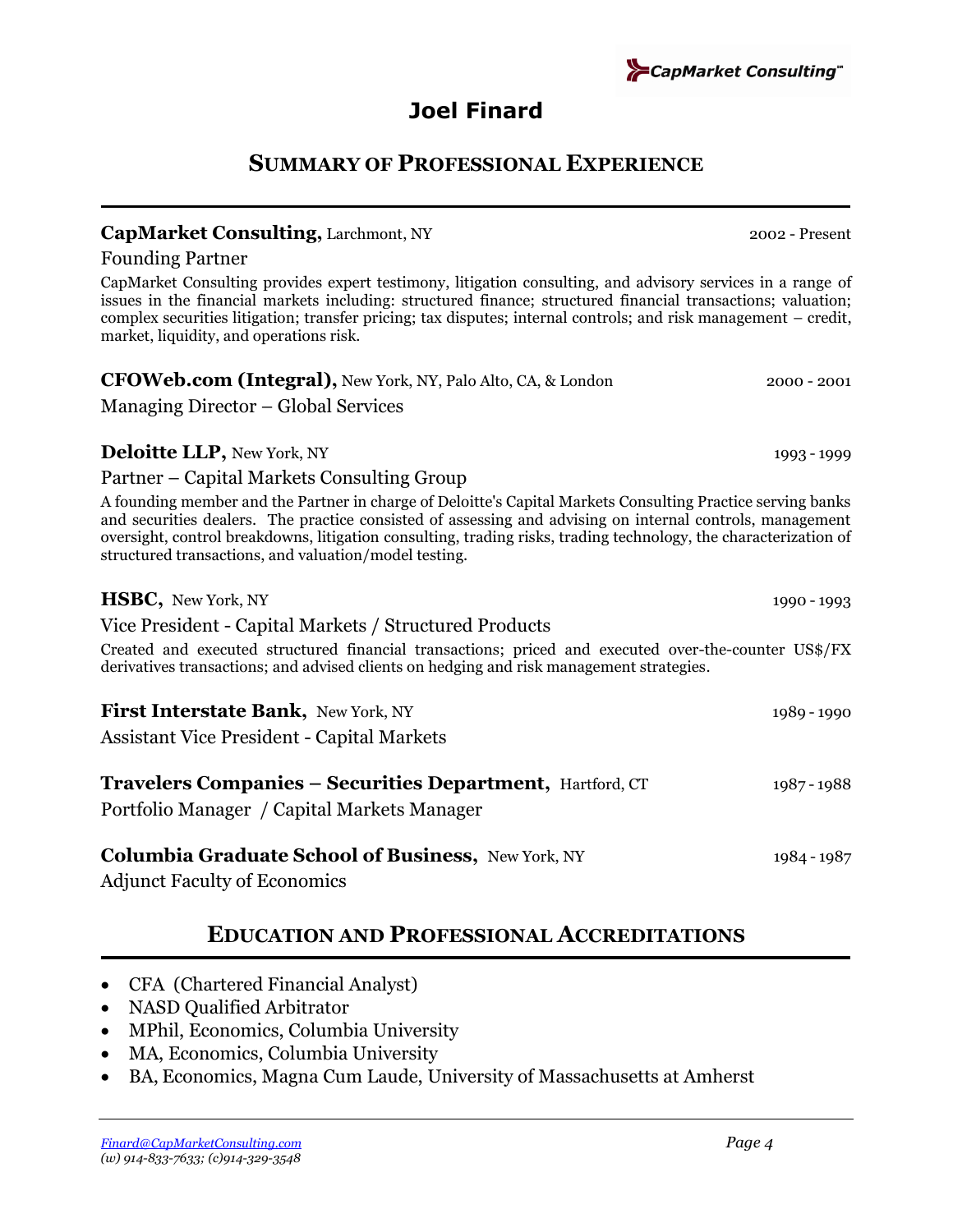

### **SELECT CONSULTING ENGAGEMENTS**

### **MANAGEMENT OVERSIGHT /INTERNAL CONTROLS**

### **Assessments of Internal Control Frameworks for Trading & Operations**

• Engaged by leading financial institutions to assess the strengths and weaknesses of their internal controls for capital markets trading and operations activities. Performed numerous controls and operations assessments of capital markets activities at large financial institutions with trading activities that included: U.S. Government and corporate fixed income; OTC fixed income and FX derivatives; commodities/foreign currency spot, forwards and options; and structured products.

### **Bank Compliance of Internal Guidelines and Industry Practices**

• Retained by investors in a large litigation involving numerous fraudulent representations of structured financial transactions. Analyzed the role played by financial institutions that engaged in the transactions and evaluated the financial institutions' compliance with internal policies, accepted industry practices, and government regulations when entering into these deals.

### **FORENSIC AND WHISTLE BLOWER INVESTIGATIONS**

### **Investigated Trading Frauds**

• Investigated frauds related to trading activities. Investigations generally examined trading history, control activities, and risk management infrastructure. Investigations included: Commodities trading fraud that resulted in a loss in excess \$2 billion; FX fraud in excess of \$500 million; Options desk fraud of \$250 million; Treasury desk trading cover up of more than \$1 billion in trading losses.

### **Whistle Blower Investigations**

• Retained in numerous whitle blower investigations. Led an independent investigation at one of the largest Supranational Banks related to the profits generated from structured transactions. Retained by outside counsel of one the world's largest banks on a whistle blower investigation related to the bank's Funds Transfer Pricing (FTP) and Contingent Liquidity Risks (SR 16-3). Analyzed and tested the bank's FTP calculations for alignment with bank risks including a review of Basel III regulatory capital risk measures and the regulatory liquidity risk measures used in the bank's FTP process.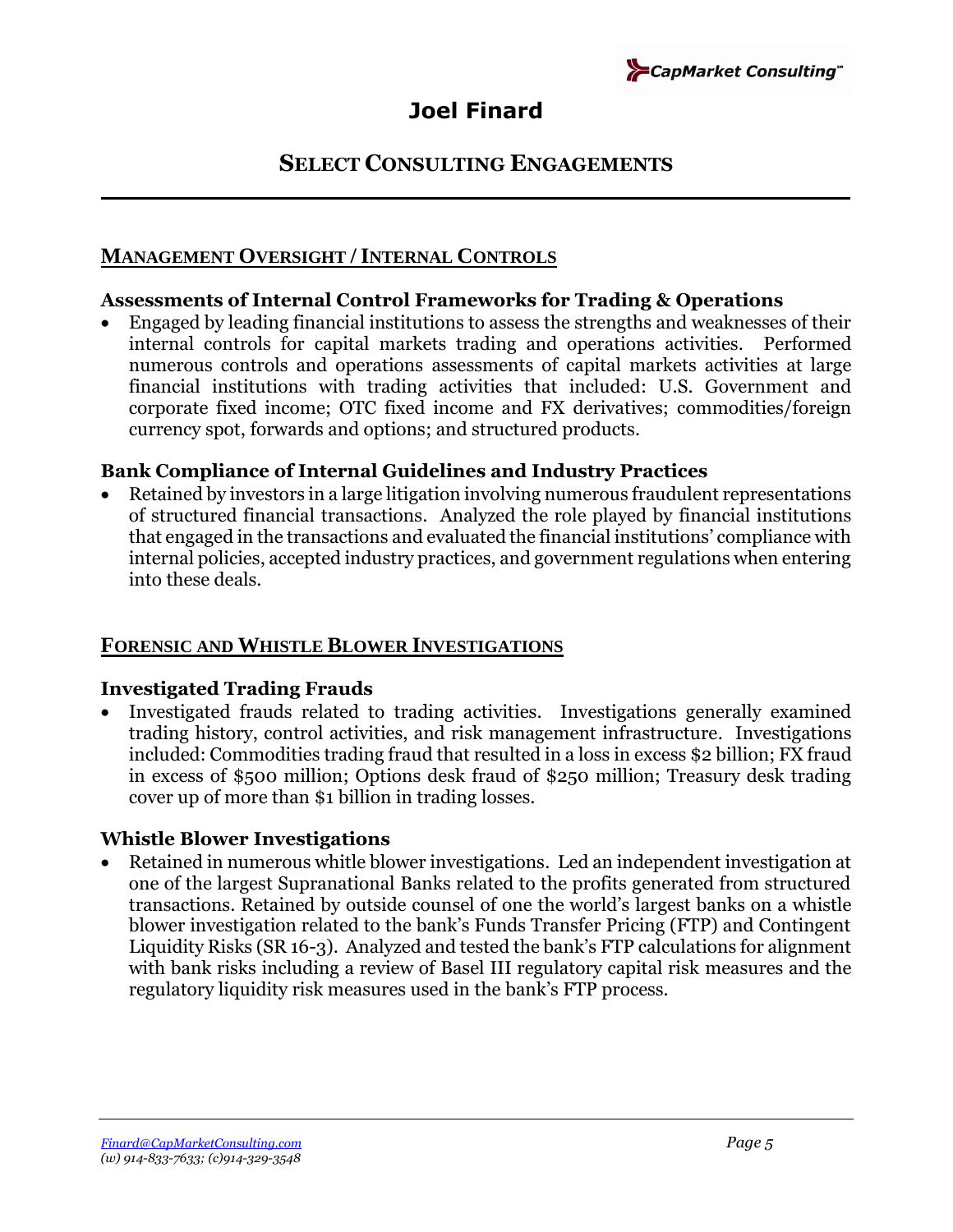

#### **STRUCTURED FINANCE / STRUCTURED FINANCIAL TRANSACTIONS & DERIVATIVES**

### **Complex Litigations Involving Structured Financial Transactions (SFTs)**

• Retained in complex litigations involving SFTs containing a wide range of disputed issues including: contracts; characterization for taxes; credit ratings and/or credit risk; market and theoretical valuations; internal controls; suitability; hedging strategies; liquidity etc.

### **Structured Credit Enhanced Trading Facility**

• Introduced and structured a special purpose entity that served as a credit enhanced trading facility between a top-tier investment bank and an emerging market bank. The transaction was a win-win with annual volume in billions of US Dollars.

### **TRANSFER PRICING AND TAX RELATED ISSUES IN THE FINANCIAL MARKETS**

### **Transfer Pricing for Treasury Services**

• Engaged in a range of transfer pricing assignments requiring the evaluation and quantification of credit risk, market risk, liquidity risk, operations risk and risk adjusted return on capital. Applied structured finance techniques to transfer pricing challenges to obtain appropriate market comparable pricing. Advised tax authorities of numerous countries as well as tax payers throughout the world.

### **Tax Related Litigations**

• Engaged in a range of transfer pricing and tax related litigations. Disputed issues included: the characteristics of structure financial transactions; the basis of foreign tax credits claims; and analysis of the debt vs equity attributes of the transaction.

### **TRANSACTION VALUATION / MODEL ASSESSMENT**

#### **Valuation Assignments**

• Performed a wide assortment of valuations from portfolio's of transactions to complex highly structured deals. Valuation analysis has included a range of asset classes (FX, fixed income, equities, commodities) for over-the-counter financial transactions and exchange traded products as well as private market deals. Provided valuation support and expert testimony on disputes related to valuation related issues.

### **Quantitative Model Benchmarking Engagements**

Retained to analyze and benchmark a assortment of quantitative models used to value credit risk, market risk and financial transactions including: value at risk; derivative transactions; structured products such as asset backed securities; fixed income securities; commodity transactions; and equity securities. Provided model assessment and expert testimony on disputes related to quantitative models related to litigations.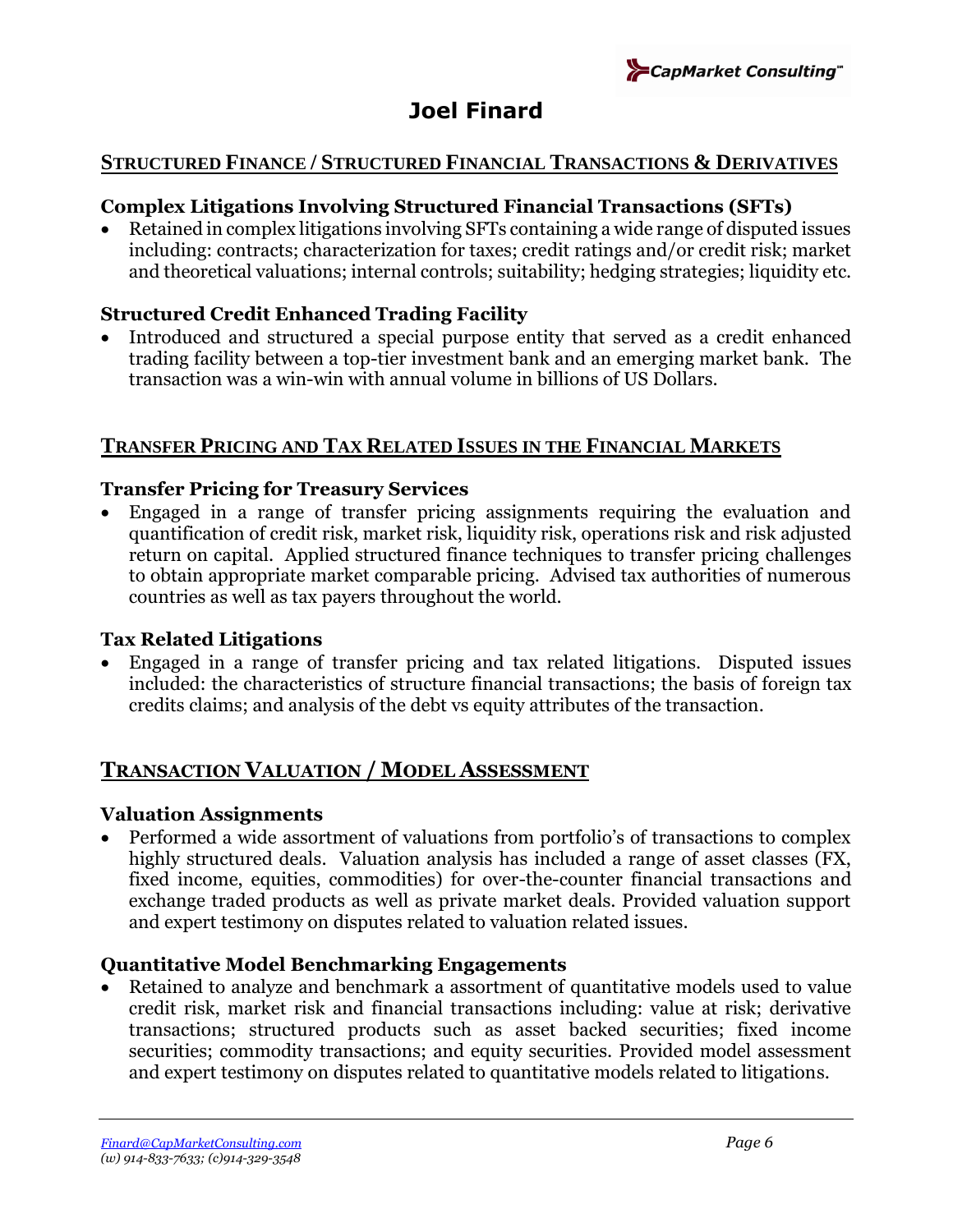

### **CREDIT RISK ASSESSMENT & MANAGEMENT**

### **Litigations Involving Credit & Collateral Risk Management Practices**

• Retained in multiple litigations involved in analyzing credit and collateral risk management practices for banks and rating agencies. The rating agency litigations involve the evaluation of the credit risk methodology used to provide "AAA" ratings on Structured Investment Vehicles (SIVs).

#### **Evaluated Credit Risk Frameworks**

• Reviewed and analyzed counterparty credit risk models and collateral risk management practices. Engagements included the credit risk assessment of capital requirements of a Special Purpose Entities (SPE) used for investment and credit enhance trading purposes.

### **MARKET AND LIQUIDITY RISK ASSESSMENT & MANAGEMENT**

#### **Review of Risk Management Activities**

• Engaged to evaluate risk management operations and procedures including benchmarking market, liquidity and operational risk management practices versus industry best practices for a range of over-the-counter, exchange traded and structured capital markets products.

#### **Regulatory Risk Assessments at Financial Institutions**

• Assisted financial institutions in preparing responses to regulatory authorities concerns related to weaknesses in the risk management control structure. Often led direct negotiations with key regulators on behalf of the institution to design plans to implement identified changes.

### **REPRESENTATIVE LIST OF CLIENTS**

- Barclays Bank
- BNP Paribas
- Citigroup
- Commerzbank
- Deutsche Bank
- Fannie Mae
- International Finance Corp
- JP Morgan Chase
- Merrill Lynch
- Mitsubishi UFJ Financial Group
- Mizuho Financial Group
- RBC Capital Markets
- Société Generale
- State Street Corp
- Sumitomo Mitsui
- UBS
- World Bank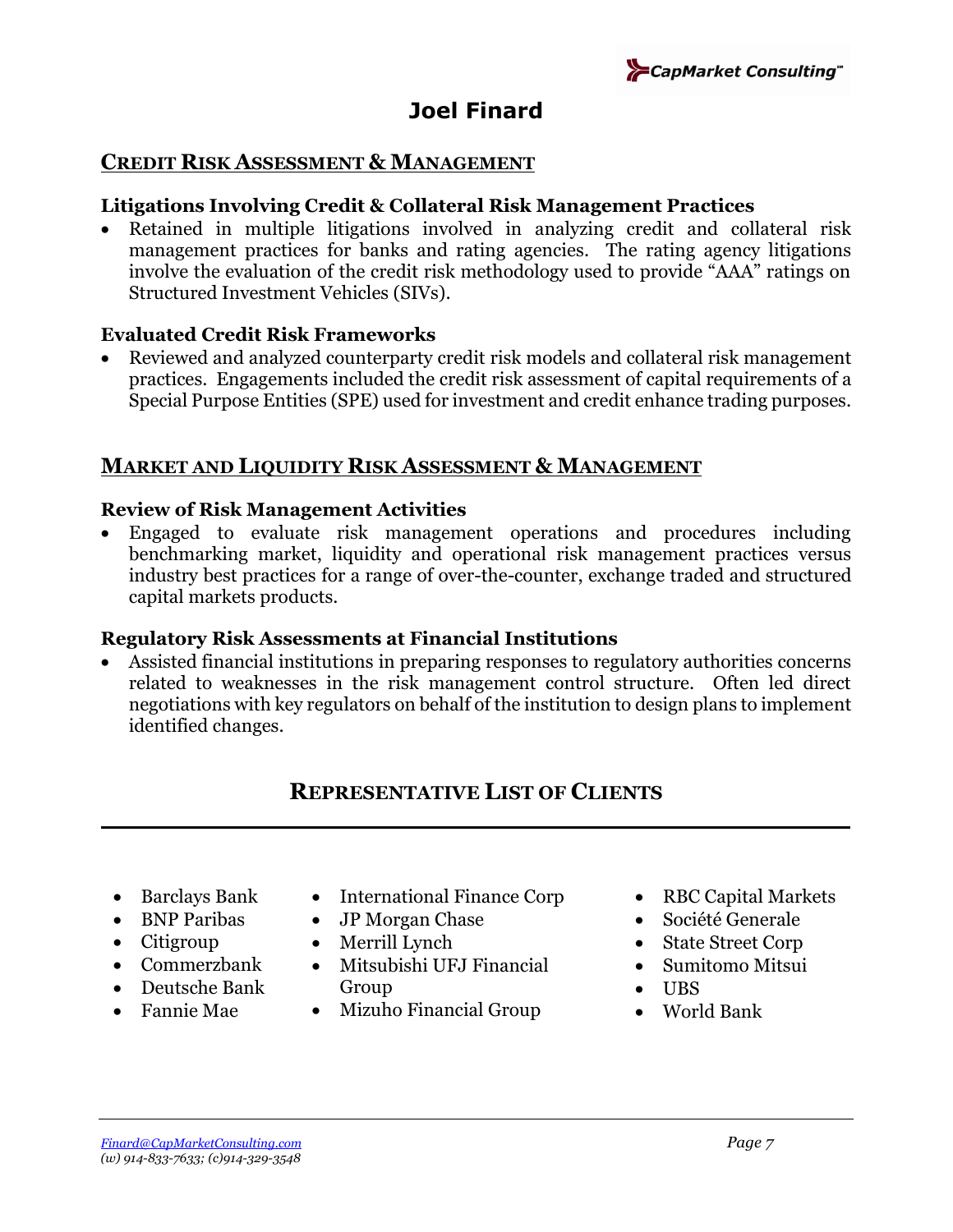

### **PRIOR EXPERT REPORTS & TESTIMONY**

- Expert Report of Joel Finard in Re: Ace Venture Opportunities v. Audit Ventures LLC; AAA (Arbitration) Case in New York. (2019).
- Testimony of Joel Finard in Re: Ace Venture Opportunities v. Audit Ventures LLC; AAA (Arbitration) Case in New York. (2019).
- Deposition of Joel Finard in Re: American International Group, v. United States of America; United States District Court Southern District of New York. (2017).
- Expert Rebuttal Report of Joel Finard of Charles W. Chigas in Re: American International Group, v. United States of America; United States District Court Southern District of New York. (2017).
- Expert Report of Joel Finard in Re: American International Group, Inc. v. United States of America; United States District Court Southern District of New York. (2016).
- Deposition of Joel Finard in Re: California Public Employees' Retirement System (CalPERS) v. Moody's Investor Service, Inc.; Superior Court of the State of California in and for the County of San Francisco. (2015).
- Deposition of Joel Finard in Re: US Commodity Futures Trading Commission v. MF Global Holdings Ltd., Jon S. Corzine, and Edith O'Brien; United States District Court Southern District of New York. (2015).
- Expert Report of Joel Finard in Re: US Commodity Futures Trading Commission v. MF Global Holdings Ltd., Jon S. Corzine, and Edith O'Brien; United States District Court Southern District of New York. (2015).
- Testimony of Joel Finard in Re: Salem Financial, Inc. as Successor-in-Interest to Branch Investments LLC v. United States of America; United States Court of Federal Claims. (2013)
- Deposition of Joel Finard in Re: Santander Holdings USA, Inc. v. United States of America; United States District Court for the District of Massachusetts. (2012).
- Deposition of Joel Finard in Re: Salem Financial, Inc. as Successor-in-Interest to Branch Investments LLC v. United States of America; United States Court of Federal Claims. (2012).
- Deposition of Joel Finard in Re: Wells Fargo & Company v. United States of America; United States District Court District of Minnesota. (2012).

Expert Rebuttal Report of Joel Finard of William M. Isaac in Re: Santander Holdings USA, Inc. v. United States of America; United States District Court for the District of Massachusetts.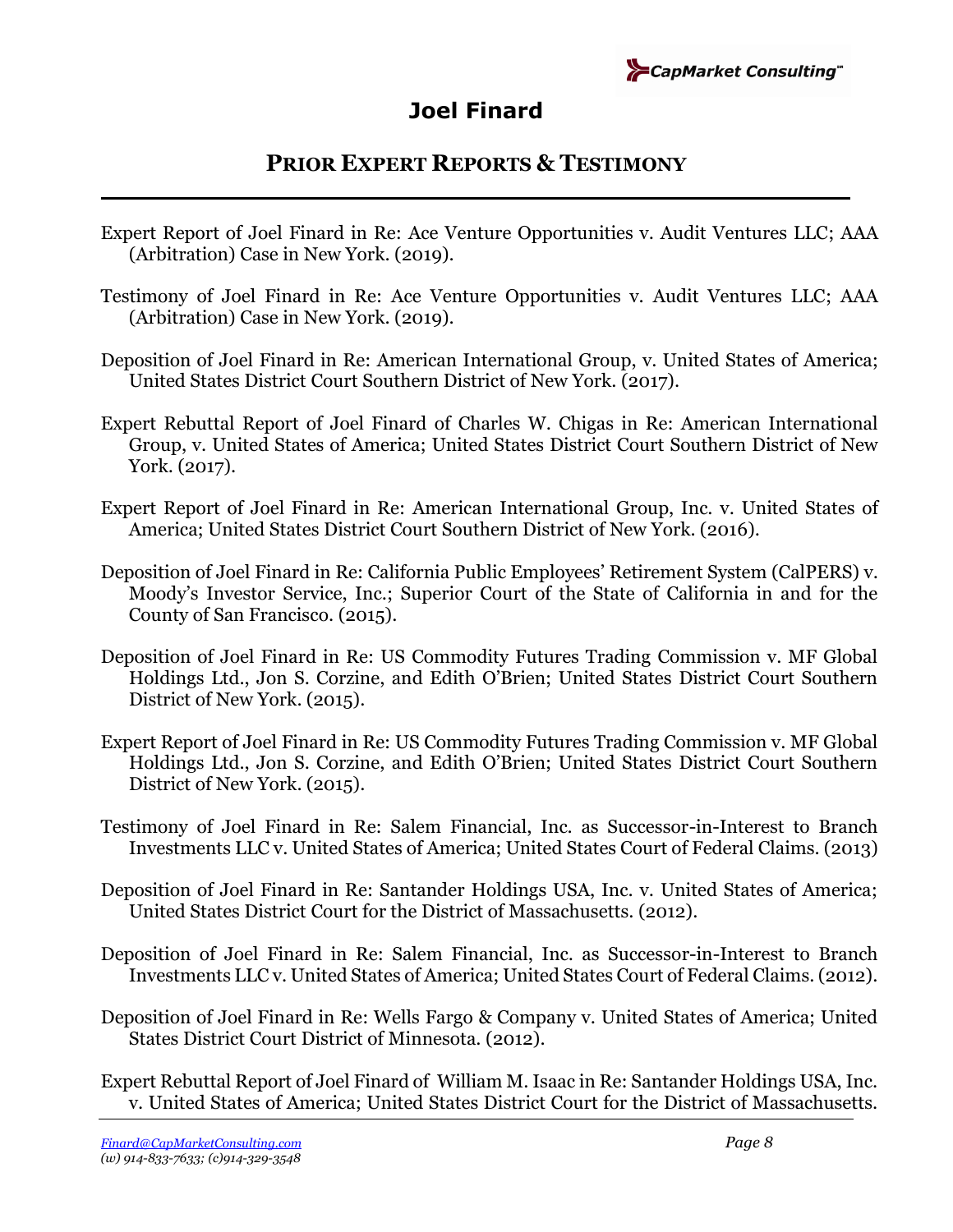

(2012).

- Expert Rebuttal Report of Joel Finard of Thomas Z. Lys in Re: Santander Holdings USA, Inc. v. United States of America; United States District Court for the District of Massachusetts. (2012).
- Expert Rebuttal Report of Joel Finard of Christopher M. James in Re: Santander Holdings USA, Inc. v. United States of America; United States District Court for the District of Massachusetts. (2012).
- Expert Rebuttal Report of Joel Finard of William M. Isaac in Re: Salem Financial, Inc. as Successor-in-Interest to Branch Investments LLC v. United States of America; United States Court of Federal Claims. (2012).
- Expert Rebuttal Report of Joel Finard of Thomas Z. Lys in Re: Salem Financial, Inc. as Successor-in-Interest to Branch Investments LLC v. United States of America; United States Court of Federal Claims. (2012).
- Expert Rebuttal Report of Joel Finard of Christopher M. James in Re: Salem Financial, Inc. as Successor-in-Interest to Branch Investments LLC v. United States of America; United States Court of Federal Claims. (2012).
- Expert Rebuttal Report of Joel Finard of Gerald A. Hanweck Sr. in Re: Wells Fargo & Company v. United States of America; United States District Court District of Minnesota. (2012).
- Expert Report of Joel Finard in Re: Santander Holdings USA, Inc. v. United States of America; United States District Court for the District of Massachusetts. (2012).
- Expert Report of Joel Finard in Re: Salem Financial, Inc. as Successor-in-Interest to Branch Investments LLC v. United States of America; United States Court of Federal Claims. (2012).
- Expert Report of Joel Finard in Re: Wells Fargo & Company v. United States of America; United States District Court District of Minnesota. (2012).
- Testimony of Joel Finard in Re: McKesson Canada Corporation (Appellant) and Her Majesty the Queen (Respondent), Tax Court of Canada. (2011).
- Testimony of Joel Finard in Re: Chemtech Royalty Associates, L.P., by Dow Europe, S.A. as Tax Matters Partner v. USA; US District Court, Middle District of Louisiana. (2011)
- Expert Rebuttal Report of Joel Finard in Re: McKesson Canada Corporation (Appellant) and Her Majesty the Queen (Respondent), Tax Court of Canada. (2011).
- Expert Report of Joel Finard in Re: McKesson Canada Corporation (Appellant) and Her Majesty the Queen (Respondent), Tax Court of Canada. (2011).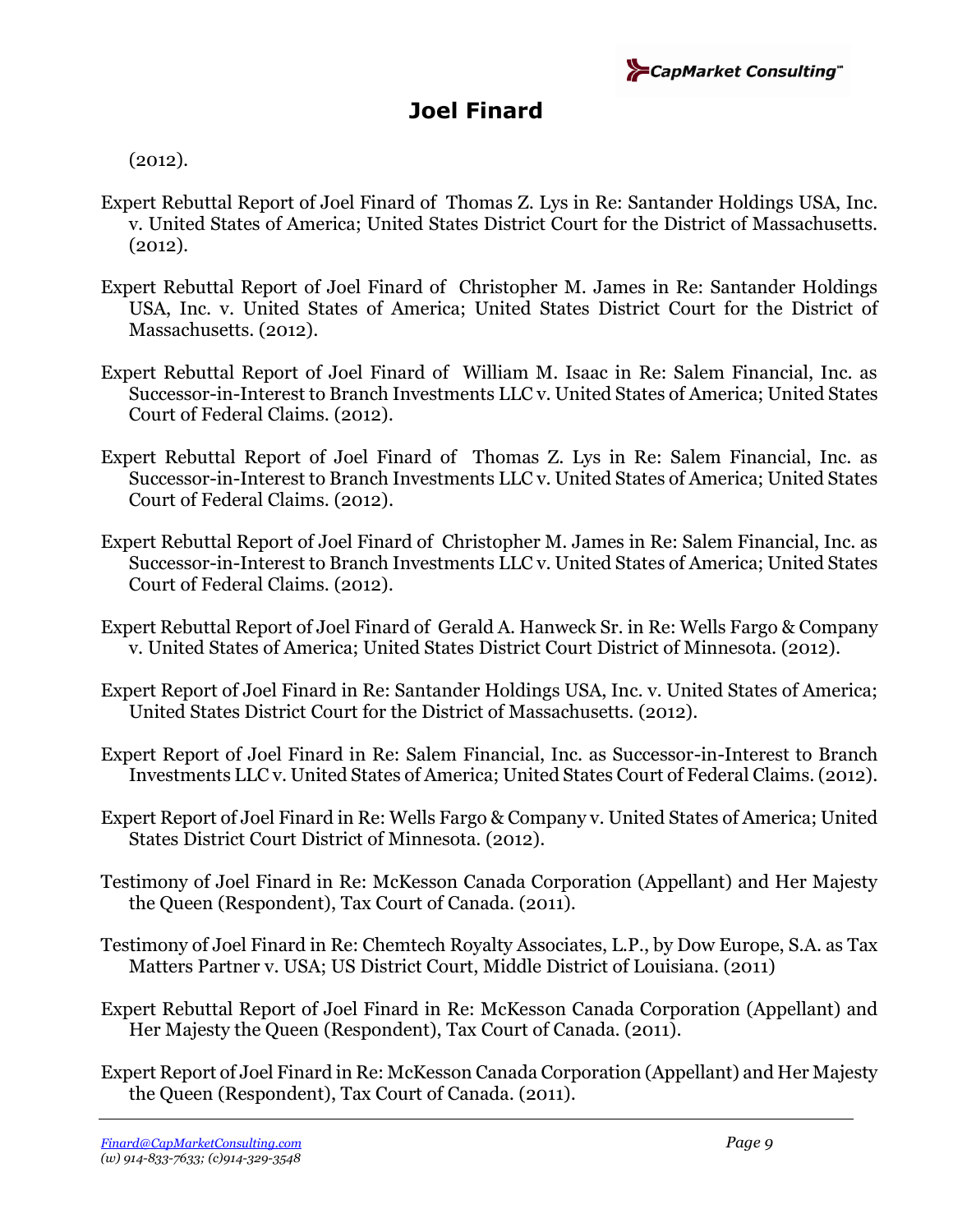

- Testimony of Joel Finard in Re: Pritired1, LLC, Principal Life Insurance Company, Tax Matters Partner, and Principal Life Insurance Company v. United States of America; US District Court for the Southern District of Iowa. (2010)
- Deposition of Joel Finard in Re: Pritired1, LLC, Principal Life Insurance Company, Tax Matters Partner, and Principal Life Insurance Company v. United States of America; US District Court Southern District of Iowa. (2010)
- Expert Report of Joel Finard in Re: Pritired1, LLC, Principal Life Insurance Company, Tax Matters Partner, and Principal Life Insurance Company v. United States of America; US District Court Southern District of Iowa. (2010).
- Deposition of Joel Finard in Re: Chemtech Royalty Associates, L.P., by Dow Europe, S.A. as Tax Matters Partner v. USA; US District Court, Middle District of Louisiana. (2009)
- Testimony of Joel Finard in Re: Anschutz Company and Subsidiaries v. Commissioner of Internal Revenue Service; Philip F. & Nancy P. Anschutz v. Commissioner of Internal Revenue Service; US Tax Court (2009)
- Expert Report of Joel Finard in Re: Anschutz Company and Subsidiaries v. Commissioner of Internal Revenue Service,; Philip F. & Nancy P. Anschutz v. Commissioner of Internal Revenue Service; US Tax Court. (2008).
- Expert Report of Joel Finard in Re: Chemtech Royalty Associates, L.P., by Dow Europe, S.A. as Tax Matters Partner v. USA; US District Court, Middle District of Louisiana. (2008)
- Expert Report of Joel Finard in Administrative Proceeding being brought by the Office of Federal Housing Enterprise Oversight, Notice Number 2006-1 In the Matters Of: Franklin D. Raines, J. Timothy Howard, Leanne G. Spencer (2008)
- Testimony of Joel Finard in Re: Schering-Plough Corporation v. United States of America; US District Court, District of NJ. (2008)
- Deposition of Joel Finard in Re: Bank of India, v. Ravi Subramanian and Rajalakshmi Subramanian,. (2007)
- Deposition of Joel Finard in Re: Schering-Plough Corporation v. United States of America; US District Court, District of NJ. (2007)
- Expert Report of Joel Finard in Re: Bank of India, v. Ravi Subramanian and Rajalakshmi Subramanian,. (2007)
- Expert Report of Joel Finard in Re: Schering-Plough Corporation v. United States of America; US District Court, District of NJ. (2007)